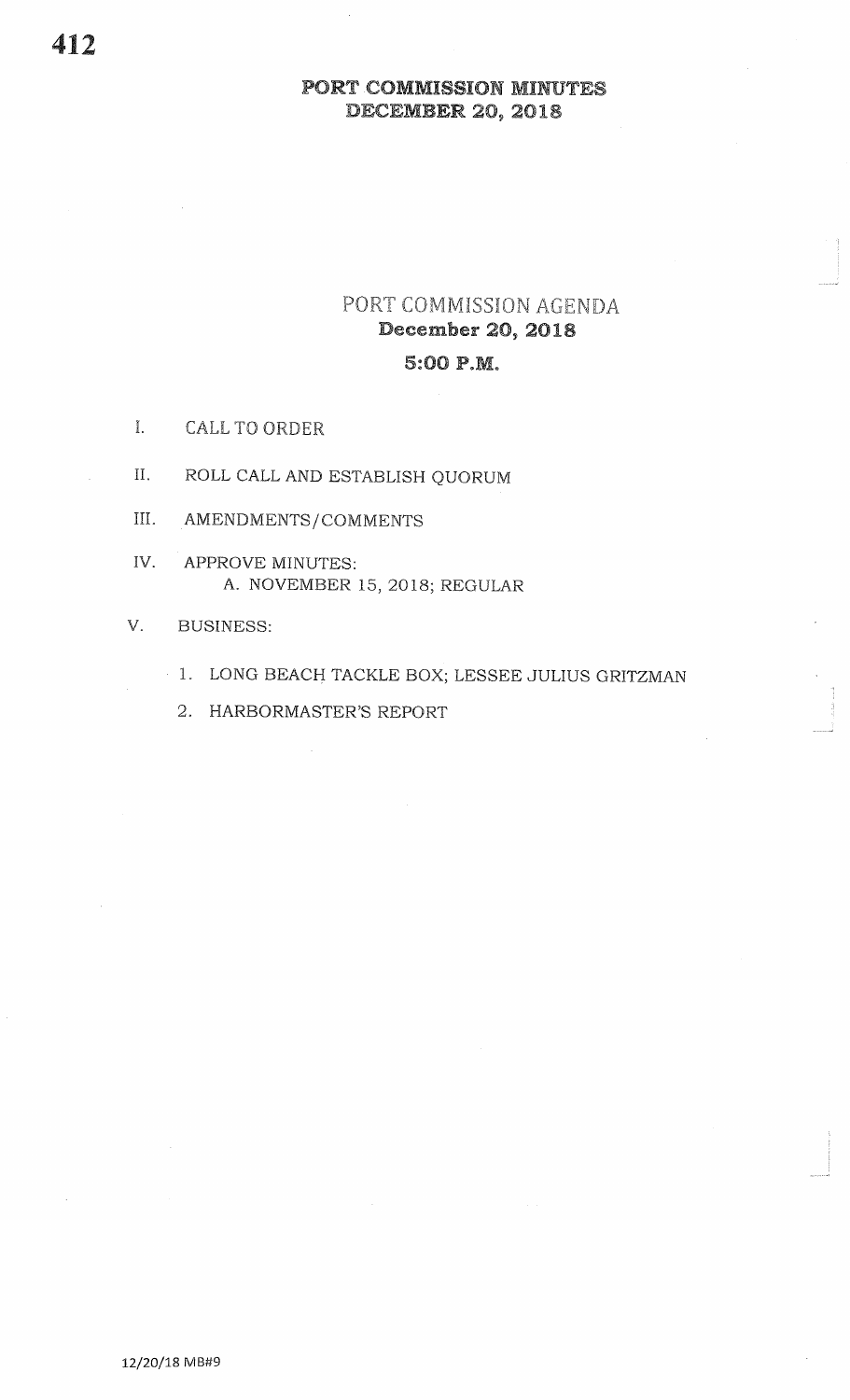Be it remembered that a reguiar meeting of the Port Commission of the City of Long Beach, Mississippi, was begun and held at the City Halt MeetingRoom, 201 Jeff Davis Avenue, in said City, on Thursday, December 20, 2018, at 5:00 o'clock p.m., it being the time, date, and place fixed for holding said meeting.

There were present and in attendance on said Commission and at themeeting the following named persons: President Phil Kies, Vice PresidentBrandon Boggess, Secretary Don Deschenes, Commissioners Russell Jones,Brian Currie, Junior Husband, Harbormaster Bill Angley, City Attorney JamesC. Simpson, Jr. and City Clerk Stacey Dahl.

Absent the meeting were Commissioners Kevin Hicks and Barney Hill.

There being a quorum present and sufficient to transact the business ofthis meeting, the following proceedings were had and done.

### \*\*\*\*\*\*\*\*\*\*\*\*\*\*\*\*\*\*\*\*\*\*\*\*\*\*

Commissioner Kies called the meeting to order; whereupon there were noamendments or comments to the agenda.

### \*\*\*\*\*\*\*\*\*\*\*\*\*\*\*\*\*\*\*\*\*\*\*\*\*

Commissioner Deschenes made motion seconded by CommissionerJones and unanimously carried to approve minutes of the Port Commission, asfollows:

 $\triangleright$  Regular Minutes of November 15, 2018, as submitted.

\*\*\*\*\*\*\*\*\*\*\*\*\*\*\*\*\*\*\*\*\*\*\*\*\*\*\*

The commission recognized Mr. Julius Gritzman, lessee of the Long Beach Tackle Box, and his letter ordered spread upon the minutes of thismeeting in words and figures as follows: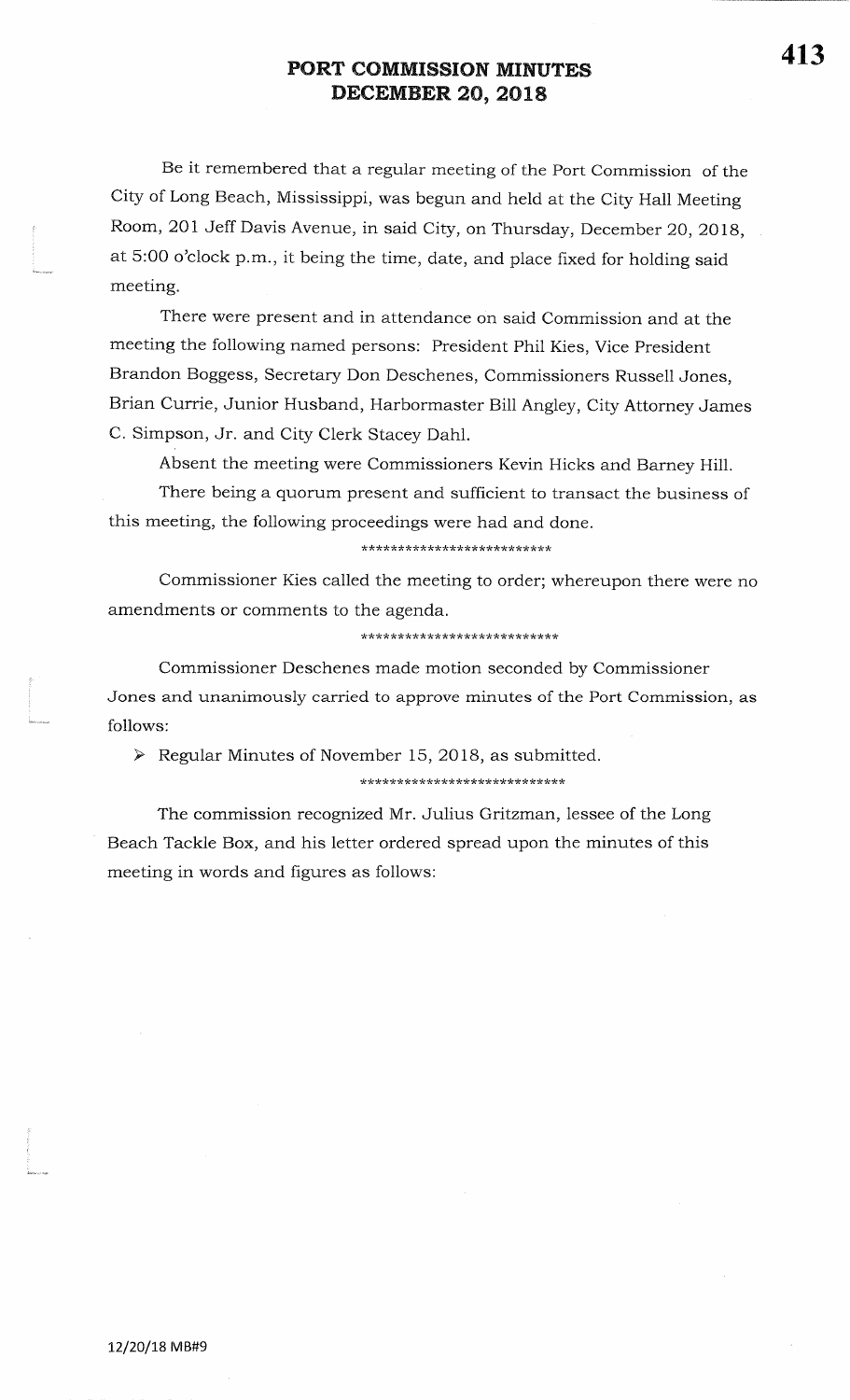

November 28<sup>th</sup>, 2018

To the Port Commission of Long Beach, MS

From Jewels Gritzman

Subject: Meeting of Dec. 20<sup>TH</sup>, 2018

Possible Closing of THE TACKLE BOX

Here is the Information I want to convey to your Commission for the possible closing of THE TACKLE BOX bait shop.

First, I was ordered by the City of Long Beach to breakdown and evacuate the live balt room, part of my business, due to the impending storm on Sept. 3<sup>rd</sup> 2018. The total cost of the breakdown and evacuation was at least \$9,500.00. I personally had to pay that out of my own pocket ! This was an unfair financial burden upon me, especially, with no help from the City.

The particulars are as follows:

\$5,500.00 for the pumps, chillers, and coolers

\$1,000.00 for live balt

And finally, at least \$3,000.00 in loss of business.

What makes this very frustrating is that the impending (Act of God) in the form of a potential storm, never occurred. The unnecessary breakdown and evacuation of the equipment hurt me severely both financially and time-wise as a businessman in partnership with the City of Long Beach. The tax-payers of Long Beach, LOCAL fishermen, families and tourists were also deprived of one of the most sought after activities along the Mississippi coast during this shutdown. That being fishing with live balt.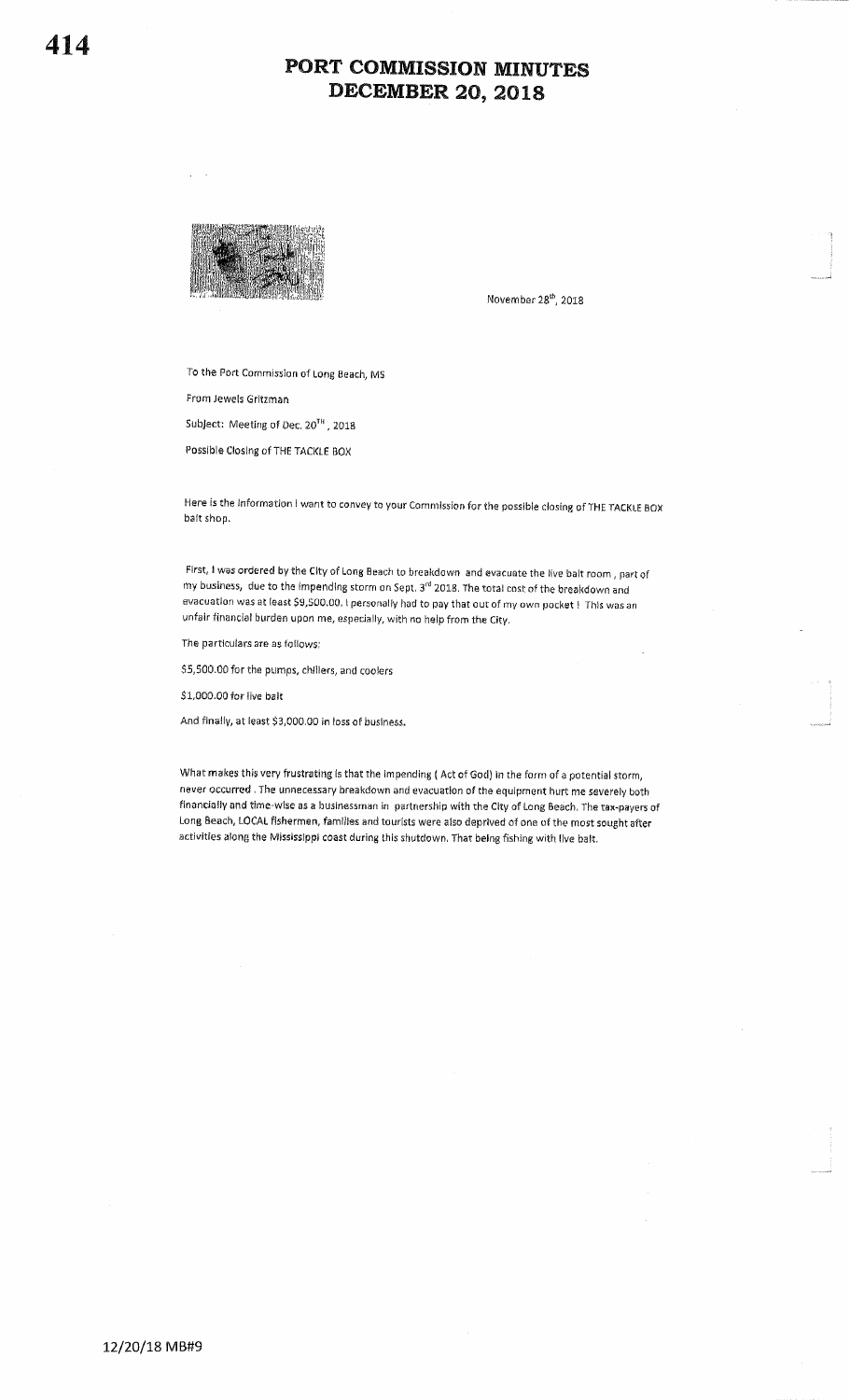Second, what has also affected my profit here at The Tackle Box was the Act of God, specifically the storm of October, 2017, because it knocked out the fuel pumps and the fuel tanks. Since that time to the present I have been losing money daily because I am not able to pump fuel anymore. The City of Long Beach is also losing revenue daily due to this situation. I can not keep taking my personal monies to cover this lost daily revenue and at the same time operate The Tackle Box properly.

These undue financial pressures beyond my control also makes it difficult to pay my electric bill, which is at least \$500.00 a month that the City does not help me with. I need you, the Port Commission, to advise the Long Beach City Council to decrease my monthly rental payment of \$725.00, which is the most expensive monthly rental for a bait and tackle operation on the Mississippi coast. otherwise, I willtemporarily close for the Season as I am allowed-via Title 22 Mississippi Department of Marine Resources from Dec.  $2^{nd}$ , 2018 thru and including May 30<sup>th</sup>, 2019.

Upon my return from temporary closure, if the fuel pump and fuel tank are not operating properly, my lease agreement will be VOIDED with the City. The lease agreement requires that I have to pump fuel for the public. Should this happen, regrettably, I would have to permanently close. At that point, I would not be able to operate at a 100% capacity due to an Act of God.  $\hbox{J}$ 

ln the spirit of cooperation and tearnwork, and due to the longevity of the main prohlern, over a yearwithout a fuel pump, I thought it warranted me to notify the Mayor's office. I have also made plans to talk with the City Council.

In closing, I hope we can all work together to keep offering everyone that visits the City of Long Beach a live bait and tackle shop. This shop has built a solid reputation of fast, friendly and knowledgeable service. The local fishermen, families, tourists as well as boat Captains have come to count on this. These people are concerned about a possible closing. Ultimately, thev will have no choice but to taketheir business somewhere else in the surrounding area. This would obviously result in lost revenue for<br>the City of Lang Brazh the City of Long Beach.

Jewels Gritzman

THE TACKLE BOX

 $**$ 

\*rk

After considerable discussion regarding fuel/fuel facilities at the harbor,condition of bait shop, past due rent, and hurricane evacuation, CommissionerKies made motion seconded by Commissioner Currie and unanimously carriedto reduce the lease payment by fifty per cent  $(50%)$  for six  $(6)$  months commencing on January 1, 2019. It was further ordered to waive default for nonpayment of past due when payment is made.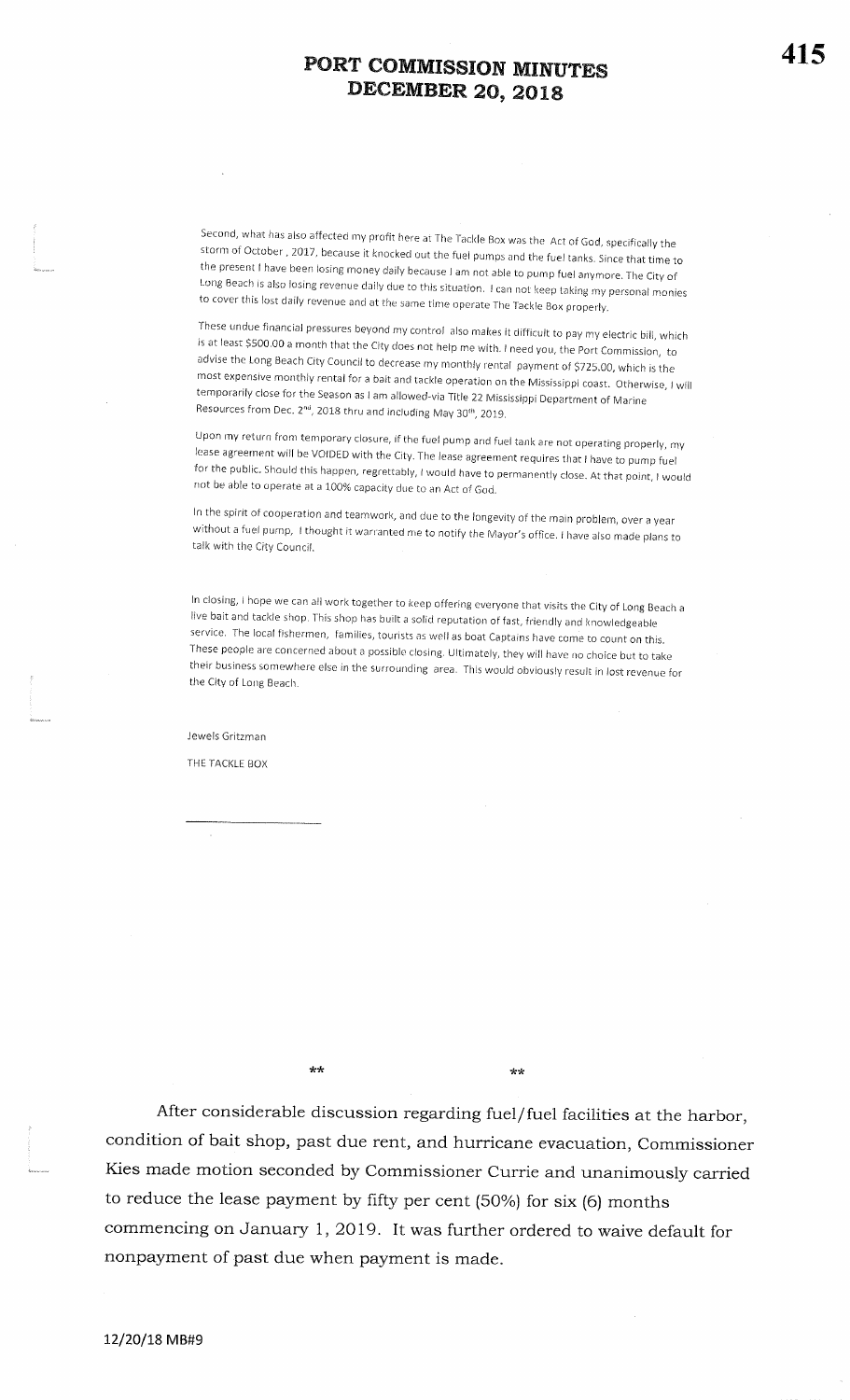The commission recognized Harbormaster Bill Angley for his report, asfollows:

#### Harbor Master Report

### December 20, 2018

- **•** Engineer: Overstreet Engineering-Working on designs and permits for FEMA projects. Setting a meeting with Costelli for inspections and Recommendation for the Bait shopRetainer
- <sup>r</sup>Working on pier decking, several finger piers are going to need rebuilt in the very nearfuture due to root and bad hardware
- Fuel Tank Update
- . Ramp and stairs to be built for bait shop contractor to start after Christmas
- . Bait shop inspection noted 2 interior doors, drain for bait tanks, broken boards on tankenclosure, and general cleaning
- **Faced bumps at both sides of yacht club drive and 2 south of the launch will be ordered** after new year
- Washer fixed
- **Water damage fixed**
- **Continued to replace board on piers.**
- . Gate design complete and will be reviewed for RFQ
- **Resolution for law is being drafted with Myself, Jim and Steve working together**
- . MERRY CHRISTMAS and Happy New Year
- 143 of 218

\*\*

 $\star$ 

There was no action required or taken regarding the aforesaid report.

### \*rkt \*\*\*\*\*\*t(\*tc\*

There being no further business to come before the Port Commission at this time, Commissioner Deschenes made motion seconded by Commissioner